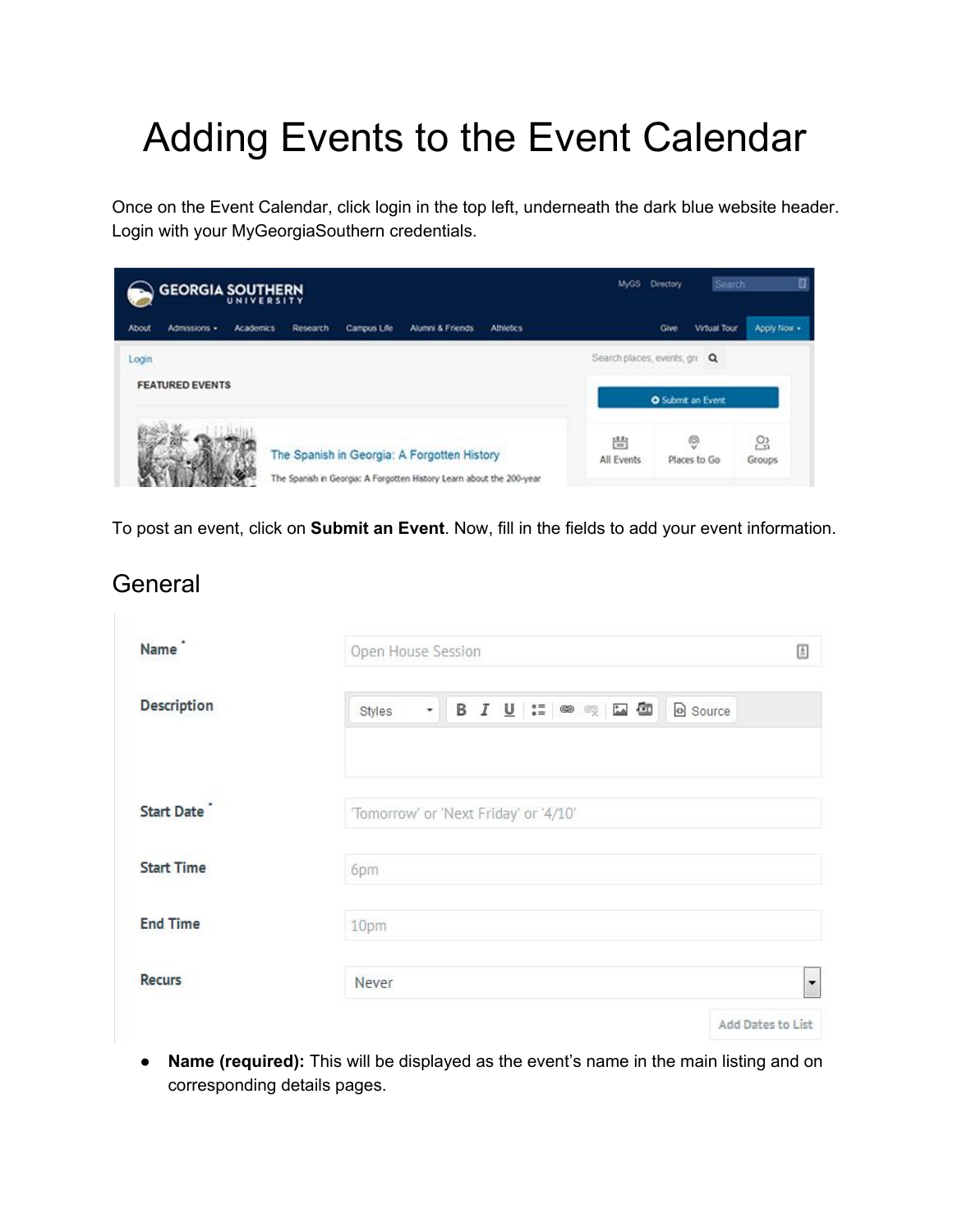- **Description (required):** There is no character limit in the description area, so please be sure to include as much information about you event as possible. You may also add links, photos and other media.
- **Start Date (required):** There are several ways you can enter a date: Oct 3, October 3, 10/3, "Next Friday," "Tomorrow," 10/3/16, etc. As you type the date below, the field will update accordingly.
- **Start / End Time:** Use "6pm," etc. Events do not require these times, but if there is an end time then there should be a start time.
- **Recurs:** By default events are not set to recur, but you have the option of setting them to repeat daily, weekly or monthly.

Tips:

- When you type in the name of your event, the system will automatically check for duplicate entries to avoid multiple listings for the same event.
- No need to add event location in the Description box. You'll have space to do that in the Location fields.
- No need to add an End Time.
- Leave the "Recurs" dropdown menu to "Never" if this is a one-time event.

#### Location

| <b>LOCATION</b>    |                                                              |
|--------------------|--------------------------------------------------------------|
| <b>Event Place</b> | Type a name or address                                       |
| Room               |                                                              |
| <b>PHOTO</b>       |                                                              |
| Photo              |                                                              |
|                    | Upload<br><b>Browse</b><br><b>STATISTICS</b><br><b>START</b> |

● **Event Place**: You can either select to manually enter a place name + address or you can select an existing location, which will automatically pull in the saved address. Existing locations each have their own landing pages, so that users can see all events at one place.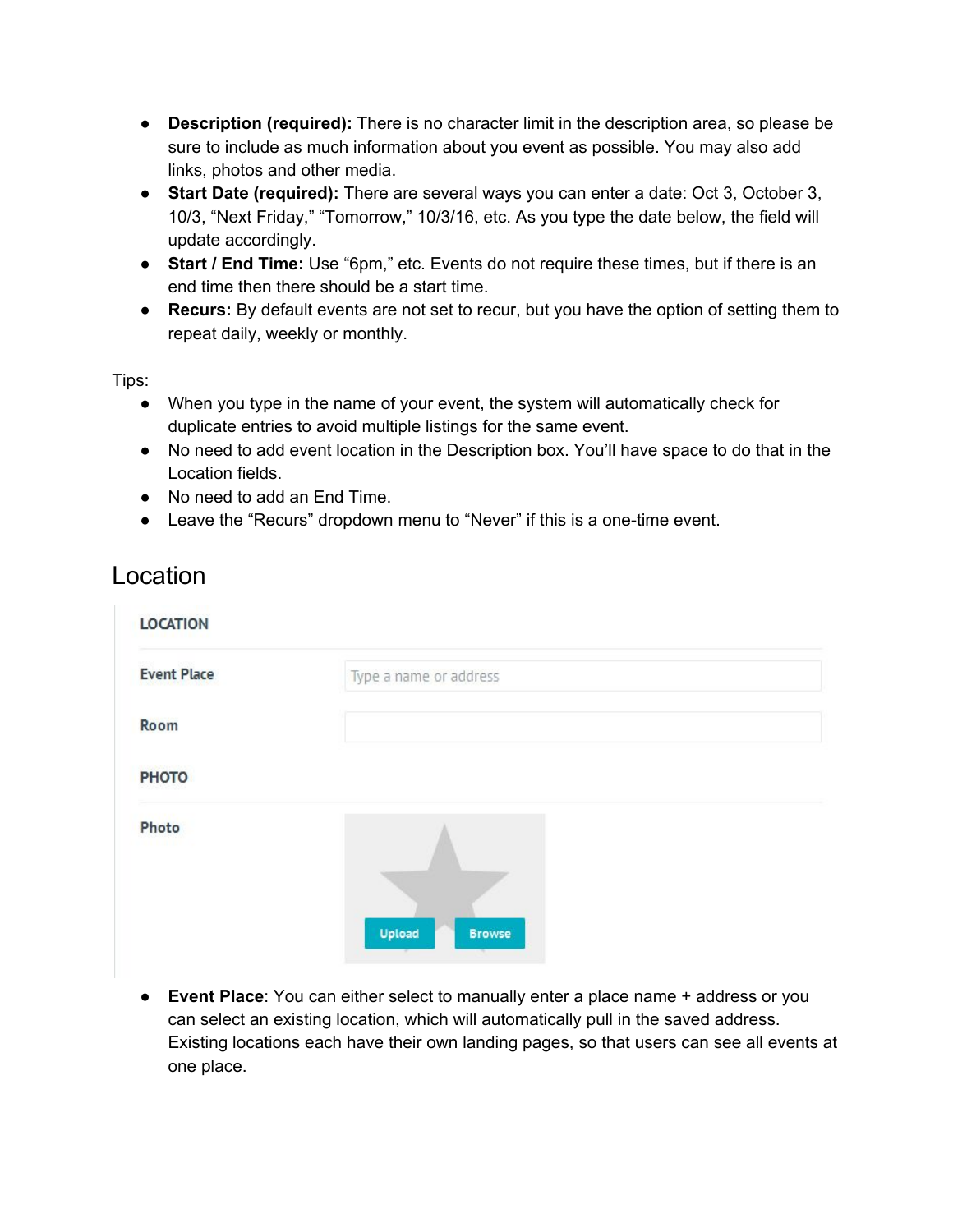| <b>LOCATION</b>    |                                                                     |
|--------------------|---------------------------------------------------------------------|
| <b>Event Place</b> | Perf                                                                |
|                    | Use: Perf                                                           |
| Room               | Performing Arts Center (PAC)<br>847 Plant Dr., Statesboro, GA 30458 |

- **Use:** By manually entering a place name which differs from the existing location, you will not be connecting a place landing page and will instead be using a custom location.
	- When typing a location name, you will see the text "Use:" before the name. Below this, you will also see a place name in a drop-down list. If "Use:" is not displayed before the name then this means that what is listed is a place landing page and is available for connecting an event.
	- If you continue to type the location name and do not select the place name below the "Use:" line, your custom place name will be saved as a new location.
	- If you select to use a custom option, such as "Use: Madison Square", then fields for Address and Directions will appear.
- **Room:** This can be words or numbers.
- **Photo:** Hover over the gray square and a "Edit Photo" button will appear. Upload Photo will pull from your computer and Browse Library will open a small window to browse previously uploaded photos (this pool is not searchable).

Tips:

- When you type in the name of the venue, the field will automatically populate if the venue already exists in the system.
- Photos are optional, but add to the visibility of your event listing. If you do not upload a photo, a placeholder photo will appear, or a photo of the venue will appear (if it exists).
- If you "Choose existing photo" you will be prompted to choose a photo from those already in the system.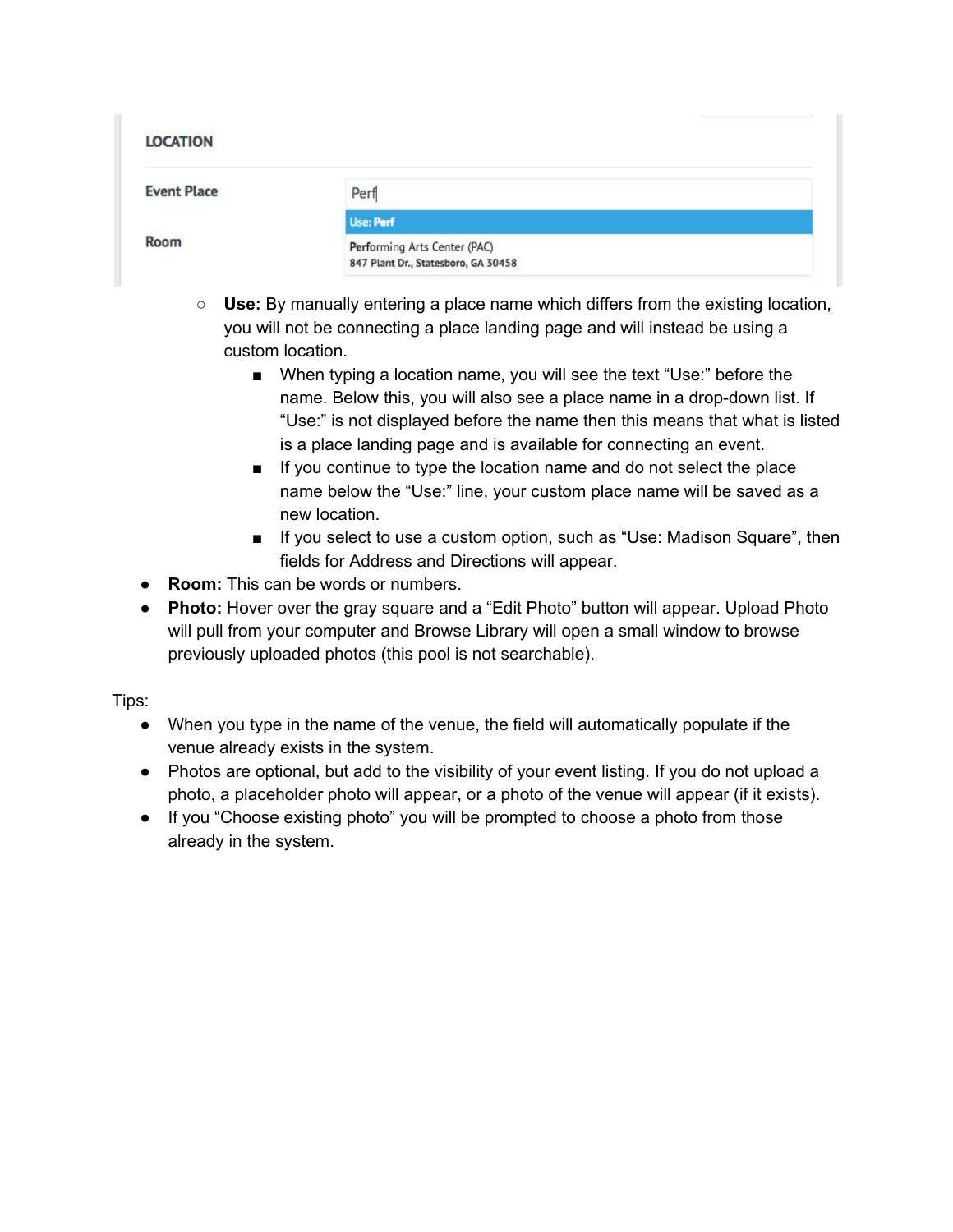#### **Filters**

| <b>FILTERS ?</b>  |                          |
|-------------------|--------------------------|
| <b>Event Type</b> | $\overline{\phantom{a}}$ |
| College           | $\overline{\phantom{a}}$ |
| <b>Division</b>   | $\overline{\phantom{a}}$ |
| Group             | ▼                        |

● **Filters:** Select all that apply.

Tips:

- Event type could be a workshop, performance, announcement, etc. You will have access to specific filters based on your role.
- You should select only those filters that apply. If no filters apply, then select none. The event will still show on the calendar.
- If you want an event to show on both the college and the department, please select both a college and department filter.
- "Student Organizations" applies to events planned and run by student orgs.

#### **Ticketing**

| <b>TICKETING</b>     |                                   |
|----------------------|-----------------------------------|
| <b>Ticket Cost ?</b> | \$40 advance, \$50 door           |
| <b>Ticket URL</b>    | http://ticketmaster.com/openhouse |
| <b>Eventbrite ID</b> |                                   |

● **Ticket Cost:** Enter any number with accompanying text, such as \$50 door. If the event is free, then leave this field blank or enter "free."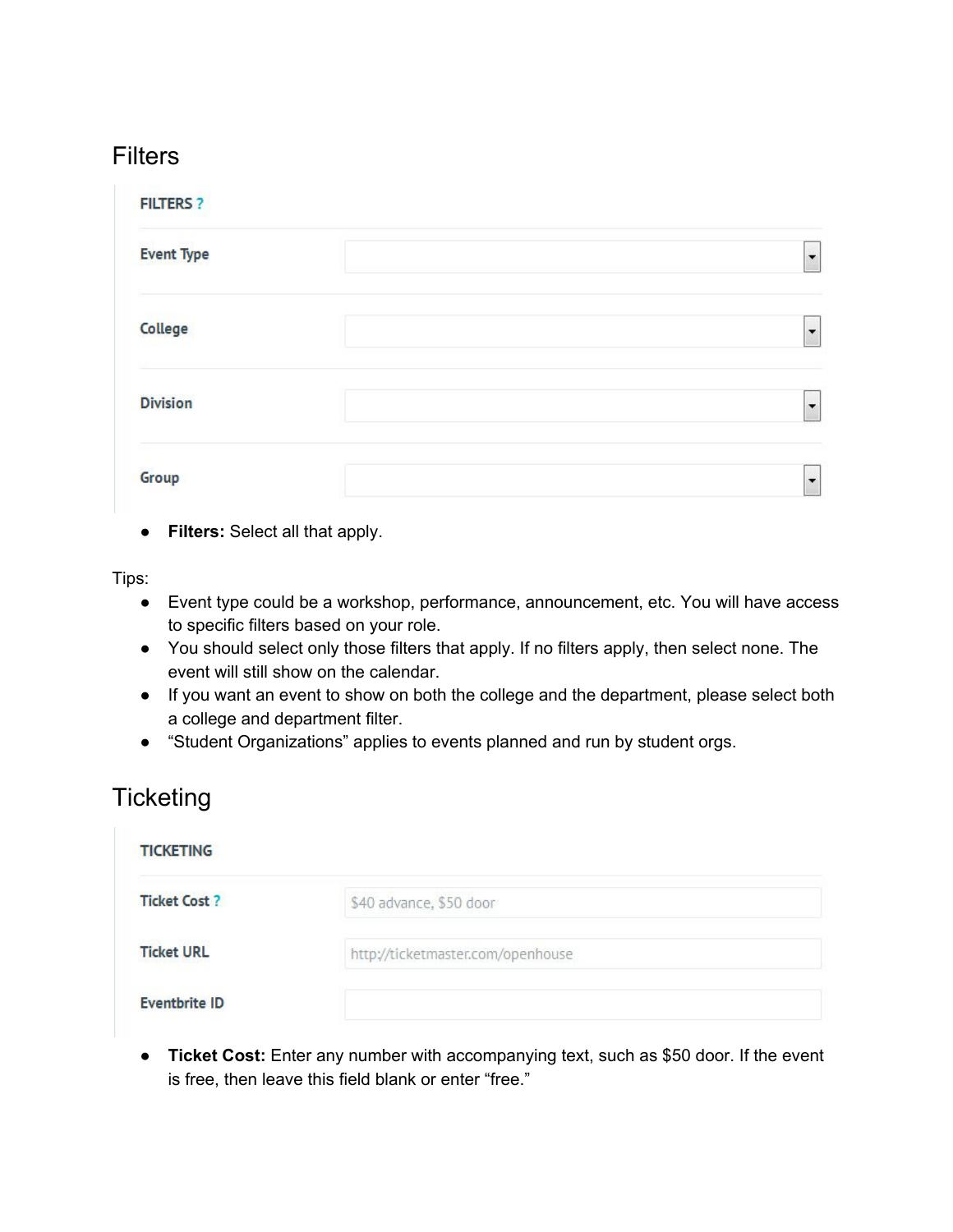● **Ticket URL:** This can be any URL. If a price is entered for ticket cost then this button will display "Buy Tickets", but if there is no cost or the event is free, then this button will display "Register".

Tips:

● In the ticket URL field, enter a link to a registration form for your event.

#### Additional Details

The following items are Event Admin only. In order to use these fields you will need contact your Event Admin.

| <b>ADDITIONAL DETAILS</b>    |                                 |
|------------------------------|---------------------------------|
| Keywords?                    | Separate by comma               |
| Tags?                        | Separate by comma               |
| <b>Twitter Hashtag?</b>      | openhouse                       |
| <b>Event Website</b>         | http://venue.com/event-info     |
| <b>Facebook Event Page ?</b> | http://www.facebook.com/events/ |
| Vanity URL ?                 | annual fundraising              |
| Owner                        | webteam@georgiasouthern.edu     |

- **Keywords and Tags:**Since these are open text, there would be an excess of different inputs. This is why users are provided with filters to label their event, which decreases confusion and clutter on the calendar.
- Twitter Hashtag
- Facebook Event Page
- Vanity URL

Tips:

- Keywords are not displayed publicly and are for SEO purposes only.
- Although you have already "tagged" your event by Event Type and College or Division using Filters, you can enter tags as a way for users to find events by a narrow topic.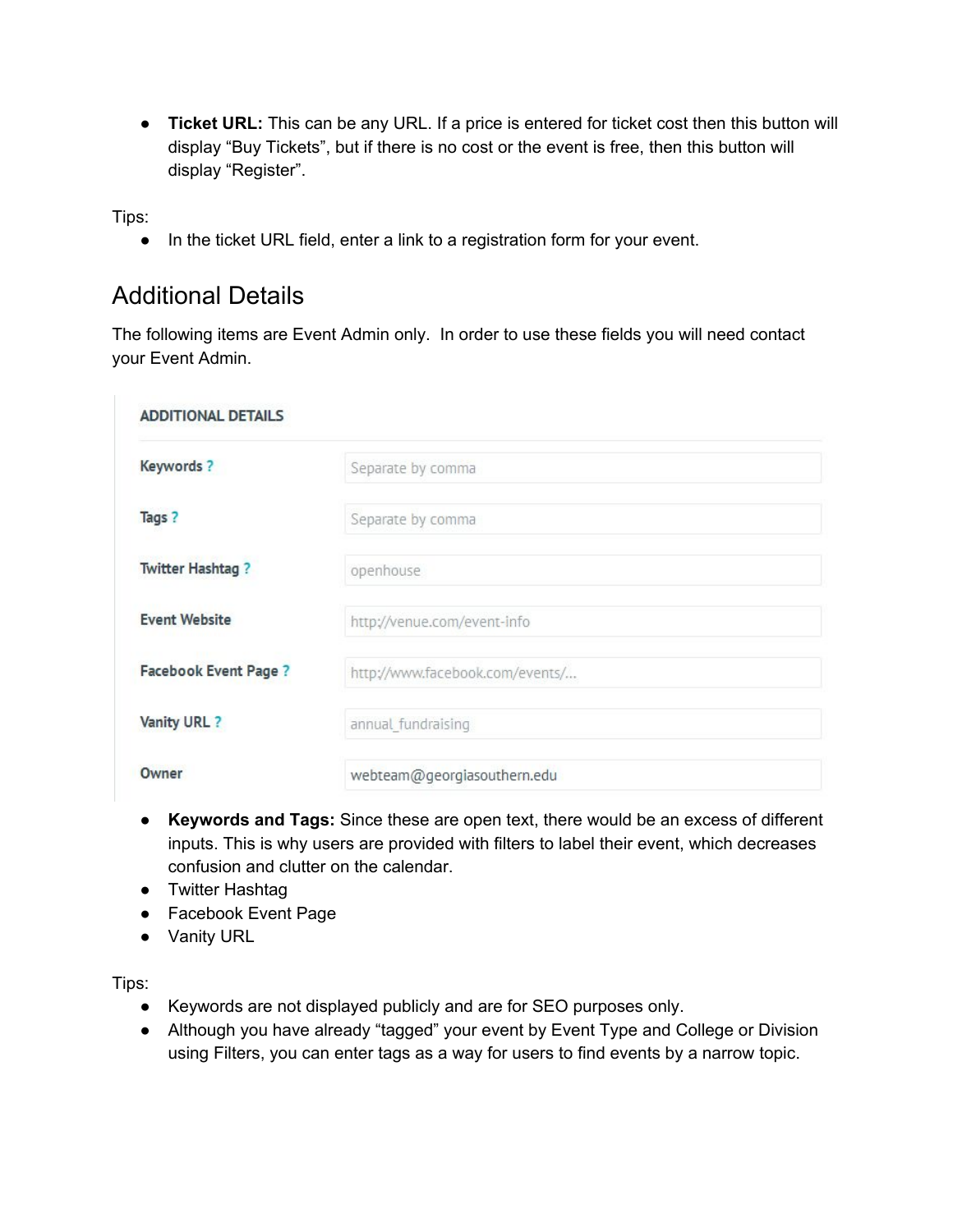## **Settings**

We kindly request that you do NOT use the "Sponsored" or "Featured" options. If you would like for your event to be Featured, please contact your Event Admin.

| <b>SETTINGS</b>               |                          |  |
|-------------------------------|--------------------------|--|
| Sponsored?                    |                          |  |
| <b>Allow User Activity?</b>   | $\vert \checkmark \vert$ |  |
| <b>Allow User Attendance?</b> | $\checkmark$             |  |
| Featured                      |                          |  |
| <b>Visibility?</b>            | Visible                  |  |
| Venue Page Only?              |                          |  |
|                               |                          |  |

- Sponsored
- Allows Reviews
- Visibility
- Venue Page Only
- Exclude from Trending

Tips:

- Selecting "Allow User Activity" will allow any user, GS or public, to leave comments about your event. Proceed with caution.
	- If comments are allowed, the Event Admin is responsible for monitoring comments for content and appropriateness daily.
- Under "Visibility" you have the option to mark events as "Hidden" if they are private and you do not wish to share with the public. Hidden events do not appear on the calendar or in widgets, but you may share them with a select audience by forwarding the event page URL.
- Selecting "Venue Page Only" will list your event on a locations page but not on the university calendar itself. These events still appear in widgets.